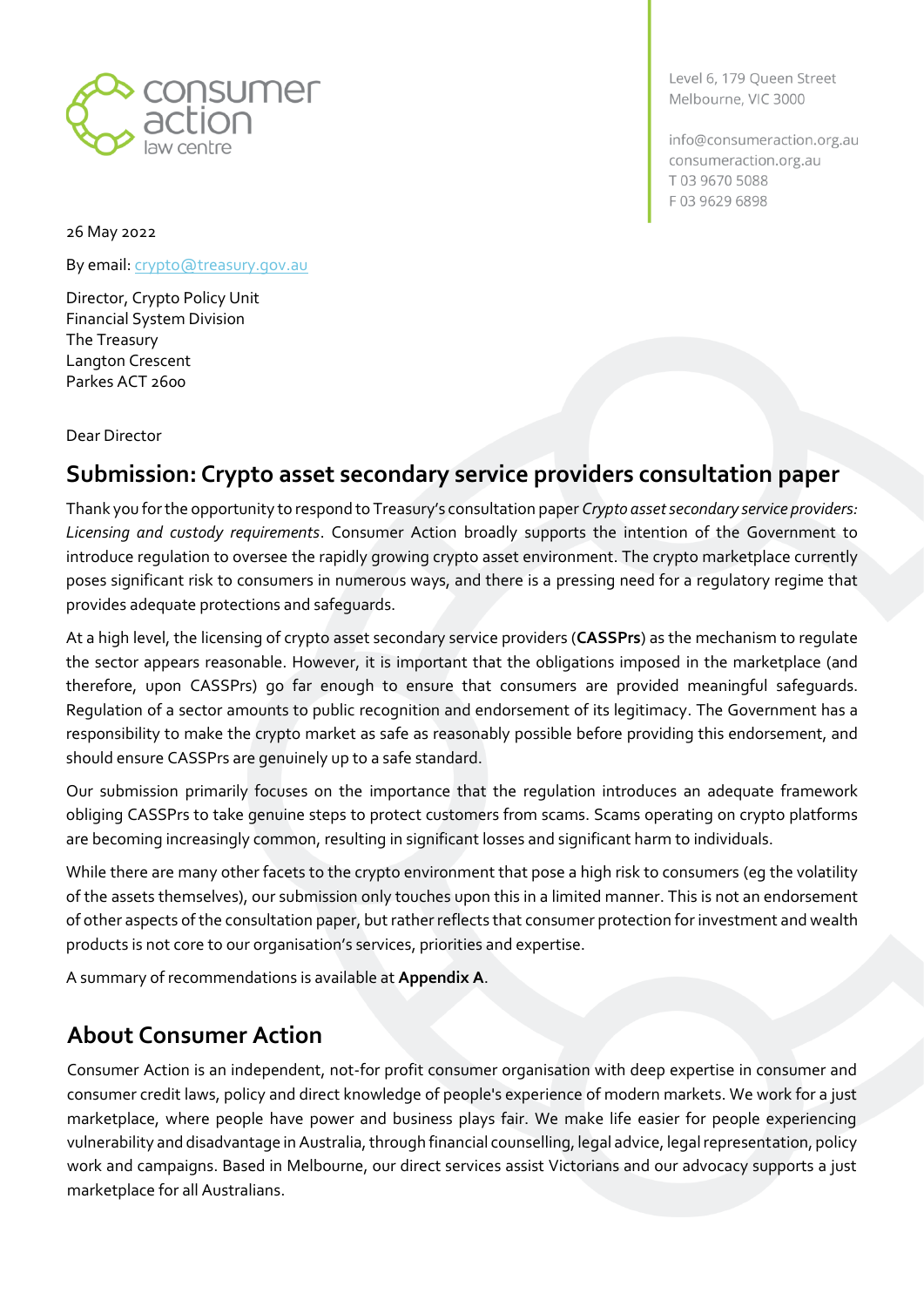# **Terminology and definitions**

#### **Question 5 – breadth of CASSPr licencing regime**

The definition of CASSPrs should be as broad as possible, to ensure these regulations capture all relevant players. The regulation needs to start from an 'all in' perspective. Australia's financial services laws and regulations have been plagued by the complexity caused by the range of exceptions, loopholes and qualifications to rules and requirements. This was identified by Commissioner Hayne in the Final Report of the Financial Services Royal Commission,<sup>1</sup> and is currently the subject of a major review piece by the Australian Law Reform Commission.<sup>2</sup> Complexity aside, where exclusions are incorrectly made and leave consumers at risk of harm, they generally take years to resolve.

The Government must not fall into the same trap in regulating crypto. While there may be differences in the nature of some crypto assets, the safety of the market would benefit greatly from a uniform licencing requirement. Further, any CASSPrs excluded would effectively be operating in an otherwise wholly unregulated environment. This market in particular is already complex and full of a range of different market players – a fact that will not be changed by the introduction of regulation. Consumers will benefit from the certainty that if they are dealing with a CASSPr of any type, they need to be licenced. This would also bring benefits to responsible players in the industry, as licencing across the board will help make legitimate and safer CASSPrs more easily identifiable.

<span id="page-1-0"></span>**RECOMMENDATION 1.** Do not provide exemptions or loopholes to CASSPR licencing requirements, to ensure the licencing obligations are simple and universal.

## **Proposed principles, scope and policy objectives of the new regime**

#### **Question 6 - stated policy objectives**

The policy objectives set out at page 14 of the consultation paper generally appear to be appropriate. However, it is important that the first objective of minimising the risks CASSPrs pose to consumers is not restricted by the sentence referring to minimum conduct standards. While minimum conduct standards are generally the form that regulation takes, it is important that the Government's mandate to protect consumers in a rapidly changing, high risk market is not limited in any way.

Should regulatory intervention need to take a different format – such as if temporarily necessary to respond to a problem identified – the Government should not be limited in how it can respond. Consistent with this, we recommend that as part of this reform, ASIC's product intervention power should be expanded to allow it to respond to major risks involving CASSPrs, even if unrelated to financial services. This is a high risk environment, and the regulator should have all appropriate powers at its disposal to intervene where necessary.

<span id="page-1-1"></span>**RECOMMENDATION 2.** Ensure the Government's crypto policy objectives do not prevent the introduction of legislation or regulation that is reasonably necessary to protect consumers.

<span id="page-1-2"></span>**RECOMMENDATION 3.** ASIC's product intervention power should be expanded to allow it to make orders to prevent significant detriment to retail clients involving the conduct of CASSPrs.

#### **Question 7 – additional policy objectives**

The Government also needs to play a more proactive role in protecting vulnerable groups (including children) in the community from being caught up in the furore surrounding crypto assets. While this may change in future, the value in crypto assets at present is nearly entirely speculative. Further, it is extremely volatile—entirely

<sup>&</sup>lt;sup>1</sup> Royal Commission into Misconduct in the Banking, Superannuation and Financial Services Industry; Final Report; 4 February 2019, p 494.

<sup>&</sup>lt;sup>2</sup> https://www.alrc.gov.au/inquiry/review-of-the-legislative-framework-for-corporations-and-financial-services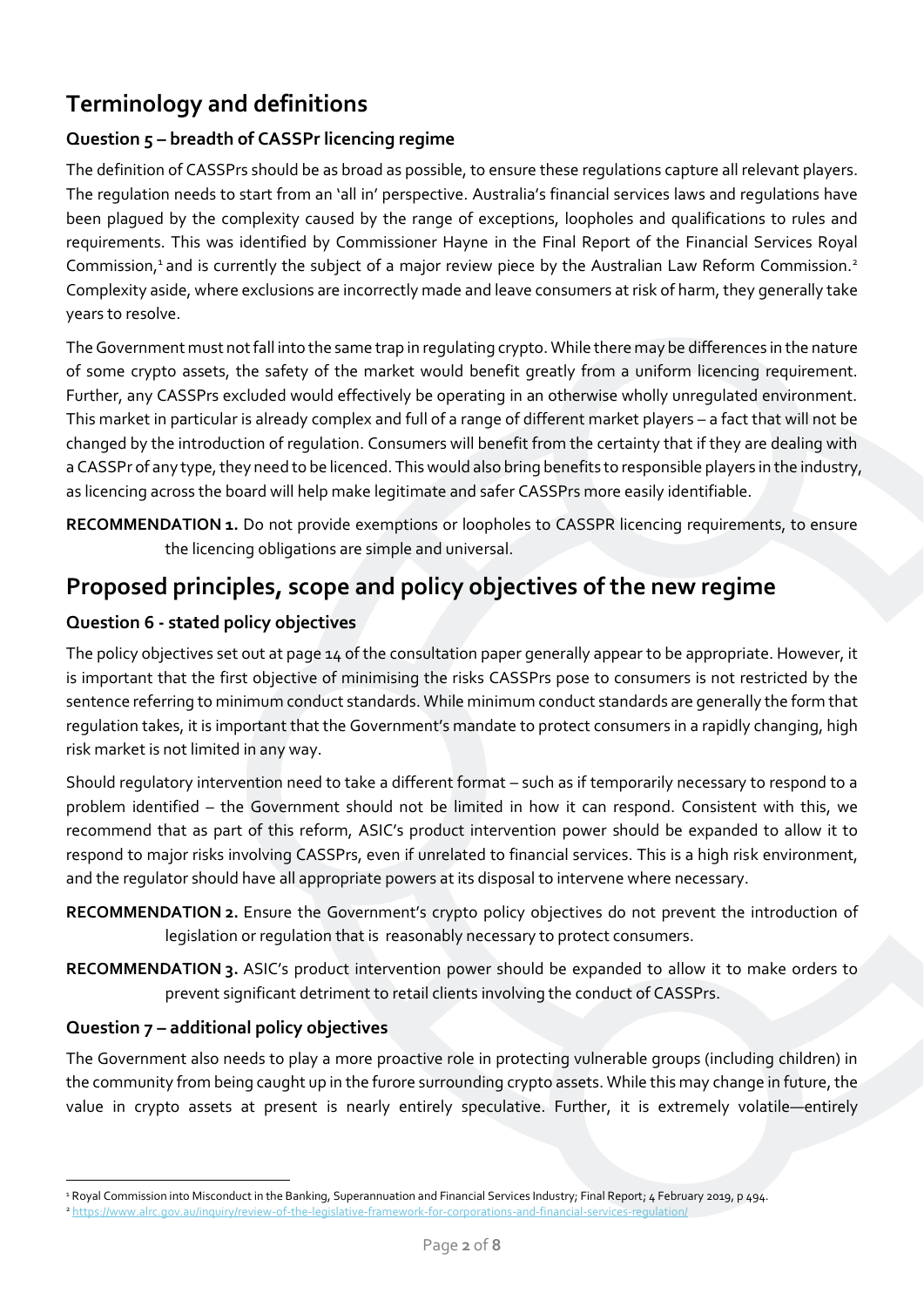unpredictable external forces can cause the value of an asset skyrocket, or become near worthless. Investing in crypto assets is currently most similar to gambling.

The Government should therefore be taking steps to reduce the risk that these products are marketed toward people who are more susceptible to misleading marketing, such as unsophisticated investors (i.e. the general public). While the current saturation of gambling advertisements in all forms of media represents an astounding policy failure of all recent governments, some (extremely) basic limitations on where gambling can be advertised do exist, such as during television programs directed at children. At a minimum, these kinds of advertising restrictions should apply to crypto assets and CASSPrs. There is no reason crypto assets or CASSPrs should be marketing themselves toward anyone under 18. Equivalent restrictions should also be introduced to other media platforms (eg websites with childrens games; online videos likely to appeal to children).

Moreover, we consider that there should be restrictions from mass marketing by these firms, given that crypto is high-risk and unsophisticated investors are at high risk of losing significant funds. Crypto advertising is becoming commonplace across our sports codes – both via relationships with teams, as well as with venues. Just like betting odds in sports becoming almost completely ingrained in sports programming, crypto's current trend will likely result in speculative crypto assets being associated with sports teams, and ingrained in our psyche as an acceptable way to risk money. The government's failure to limit harms caused by the advertising of gambling doesn't mean that the crypto industry should get a pass on what we allow them to do in terms of mass marketing, too.

<span id="page-2-1"></span><span id="page-2-0"></span>**RECOMMENDATION 4.** Introduce restrictions on the advertising of crypto assets and CASSPrs, to ensure that:

- adverstisements do not target unsophisticated investors, particularly children; and
- restrictions are placed on mass marketing by crypto assets and platforms in ways that are likely to reach children (eg via association with, or during the televising of, sports).

#### <span id="page-2-2"></span>**Question 8 – scope of licencing regime**

We support the proposed scope of the licencing regime (subject to our comments responding to Question 5 above), provided that:

- all CASSPr conduct impacting consumers and relating to crypto assets is captured by either the financial services regime or the CASSPr regime; and
- where a CASSPr is dealing with a crypto asset that is also a financial product, the higher conduct standard applies.

The consultation paper appears to indicate that that the financial services licence regime will impose a higher standard of conduct than the CASSPr regime—so we support the financial services regime applying in this situation. However, if there are aspects of the CASSPr regime that go beyond the financial services regime, they should also additionally apply to all CASSPrs when dealing with a crypto asset that is a financial product.

### **Proposed obligations on crypto asset secondary service providers**

#### **Question 11 – CASSPr obligations**

We draw attention to the proposed obligation 9 on page 16 of the consultation paper, concerning scams. It would be nigh on impossible to live in Australia and be unaware (or unbothered) by the alarming increase in the prevalence of scams on technology and communication platforms. Around \$2 billion in Australia was lost to scams in 2021.<sup>3</sup> Losses from scams for individuals often involve significant, life changing amounts of money.

<sup>&</sup>lt;sup>3</sup> Senate Estimates, Economics Legislation Committee, 17 February 2022, p 14 transcript.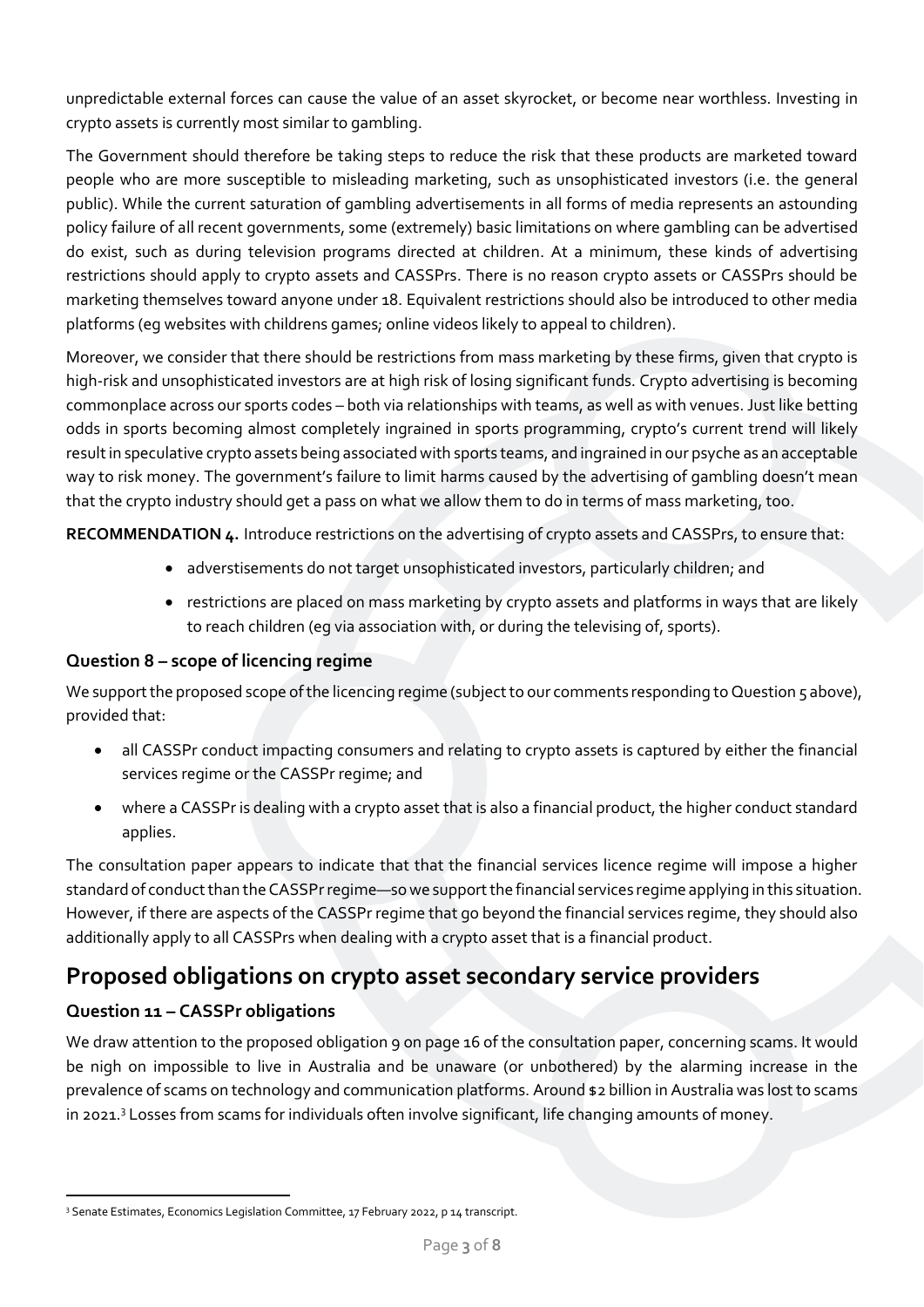Scams are also getting more complex and difficult for individuals to identify. Further, scams generally involve the development and exploitation of consumer trust, meaning that people are misled into trusting a scammer. This is often true for investment scams, which are the most likely to be occurring in relation to crypto assets, and involve CASSPr platforms. This all means that it is becoming increasingly less likely that consumers will be able to identify a scam.

At present, consumers who lose money to scams are left with little legal right of recourse to be reimbursed for any losses suffered. The current legal framework in this regard falls short of what is a fair distribution of risk, considering the fact that these scams necessarily occur on a financial or technology service provider's system.

We are concerned that the standard of conduct that obligation 9 in the consultation paper proposes to apply to CASSPrs in relation to scams falls well short of what consumers should be able to expect from these service providers. The language used ("respond in a timely manner") is vague and uncertain. An absence of clear obligatons in this regard risks leaving consumers unreasonably exposed to losses due to scams, and CASSPr operators with insufficient incentive to invest in making their platforms safe from scams. Obligation 9 should be improved by obliging CASSPRs to:

- proactively detect and prevent scams from occurring on their platforms; and
- reimburse consumers for losses they suffer due to scams, where the consumer has not been grossly negligent.

These obligations are consistent with obligations imposed under the UK Contingent Reimbursement Model Code, described further below, which is soon to be made mandatory for certain entities involved in that country's payment systems. This is an opportunity to embed genuine financial safety in the consumer protection framework that applies to the crypto marketplace from the outset.

#### Detection and prevention of scams

Crypto markets are a prime location for scammers to operate in. There is a high level of complexity to the assets, there are many different players, values of assets are susceptible to market manipulation, and the technology itself helps foster interactions between strangers with anonymity. It is therefore no surprise that there are reports that scams are highly prevalent in the crypto marketplace. At Consumer Action we have spoken with a number of clients who have lost significant sums through complex and difficult to identify scams making use of crypto platforms.

#### **Case Study – Eugene's story**

Eugene (name changed) is in his 60s and lives with significant physical and mental disabilities, and his sole income is the disability support pension. Over a period of ten weeks in mid 2021, Eugene lost over \$150,000 – virtually his whole life savings - to scams involving three separate and well-known cryptocurrency exchanges, two of which are based in Australia.

The scammers posed as legitimate businesses and developed a relationship of trust with him, exploiting the way his disabilities impact his cognitive functioning and memory. As part of this scam, the scammers gained remote access to Eugene's computer, and created trading accounts on these crypto platforms. While these accounts were in Eugene's name, the scammers had access and control over them.

At one point, Eugene made a number of requests to at least one of the crypto platforms that should have made it plainly obvious to a competent service provider that his transactions were being influenced and misdirected by a third party. Despite these messages, the platform did not warn Eugene that he was being scammed, which resulted in Eugene suffering further losses.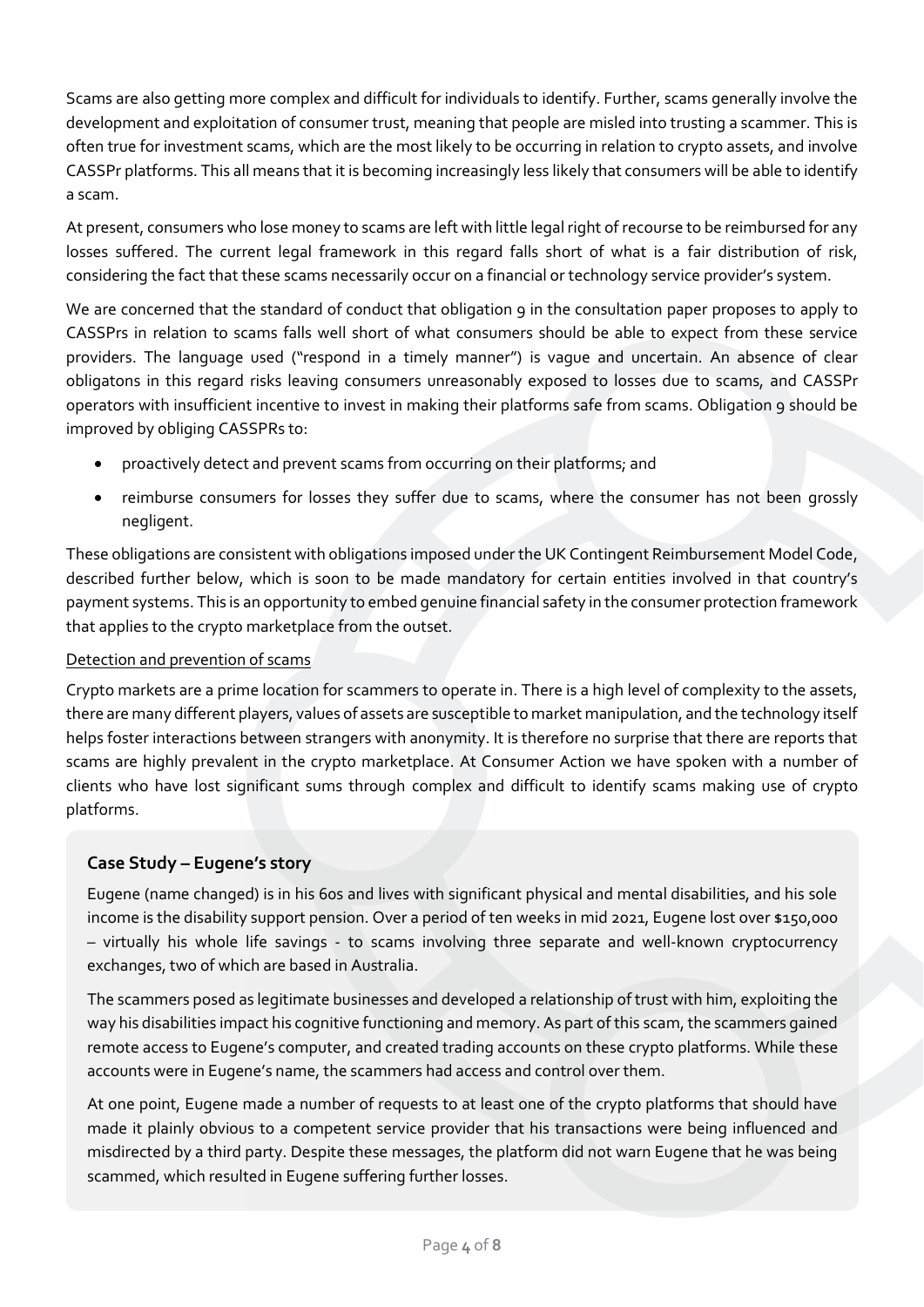These scams often use major platforms that are regarded as legitimate in the industry, adding to the difficulty to identify a scam. Binance is one company that has repeatedly come up in calls to our legal advice line about scams. Binance describe itself as the largest crypto exchange on their website,<sup>4</sup> and advertise the security of their platform on their website.<sup>5</sup> However, at law Binance have very few (if any) obligations to make their platform safe.

These platforms are worth billions, trade in complex technology as a speciality and derive financial benefit even from scam traffic on their platform, yet all the risk for scams sits solely on the shoulders of the individual. Further, many of the scams consumers have reported to our advice services could have been prevented if the crypto platform had even relatively basic safeguards and processes. Many of the scams rely on the ability to create accounts on crypto platforms with little to no chance of being caught, likely due to limited identification requirements and a near completely hands off approach to transactions (even when funds leave the platform). Other scams we have seen rely on being able to use a platform to redirect people to transfer funds from the platform to third party sites that will then vanish soon after. These are not characateristics of a safe marketplace.

Scams are a significant risk to the public benefit that regulating the crypto marketplace would achieve—if real efforts are not put into stopping them, the market will remain unsafe. Introducing regulation with soft or vague obligations on the licensed entities in the space will not provide sufficient incentive to CASSPrs to stop scams. The absence of clear obligations on banks in relation to preventing (and being liable for) authorised push payment (**APP**) scams demonstrates this—APP scams are occurring at a rapidly increasing frequency. The regulation of CASSPrs must contain certain obligations to proactively detect and prevent scams, rather than merely requiring a timely response to scams.

If CASSPrs are the regulated entity, this must be where these obligations sit. Consumers will always do their best to avoid being scammed—they need no greater incentive to act in their own best interests. Falling victim to a scam does not only bring the financial consequences for individuals, but it also has a significant psychological impact. Victims are left feeling taken advantage of, and the experience leave people feeling distrustful of others and technology. Public education efforts on the risk of scams and the prevalence of them may help, but it will no doubt be insufficient alone to effectively combat this—particularly considering the undue influence many scammers wield over their victims. The failure of disclosure as a means of consumer education and empowerment in the financial services space is a relatable example that demonstrates the limits of a 'buyer beware' approach.<sup>6</sup>

CASSPrs are far more likely to have the expertise and information available to them necessary to identify scams. Their platforms will see many more transactions pass through it than any one individual will ever be involved with, and they should have information regarding other individuals or entities using the platform. They are the facilitaor of the connection, and need to be required to make this connection safe. For this reason, the privilege of being licensed should be subject to a positive obligation to detect and prevent scams from operating or occurring on their platforms.

While introducing this proactive requirement would set a somewhat higher bar than that which currently applies to financial services in regard to scam prevention,<sup>7</sup> it would not be an altogether new concept. The obligation to perform services efficiently, honestly and fairly already requires financial service licence holders to deliver services with an adequate level of cybersecurity. In the recent case of *Australian Securities and Investments Commission v RI Advice Group Pty Ltd*, the Federal Court found that a financial services licencee had failed to deliver financial services efficiently and fairly because it did not have an adequate cybersecurity and cyber resilience framework in

<sup>4</sup> <https://www.binance.com/en-AU/about>

<sup>5</sup> https://www.binance.com/en-AU/

<sup>6</sup> Australian Securities and Investments Commission and Dutch Authority for Financial Markets, *Disclosure: Why it shouldn't be the default*, 14 October 2019, <https://asic.gov.au/regulatory-resources/find-a-document/reports/rep-632-disclosure-why-it-shouldn-t-be-the-default/>

<sup>7</sup> Though we strongly encourage Treasury to consider introducing an obligation for financial institutions to detect and prevent scams on their platforms as well, where relevant. For more information, see: https://consumeraction.org.au/banks-should-take-more-responsibility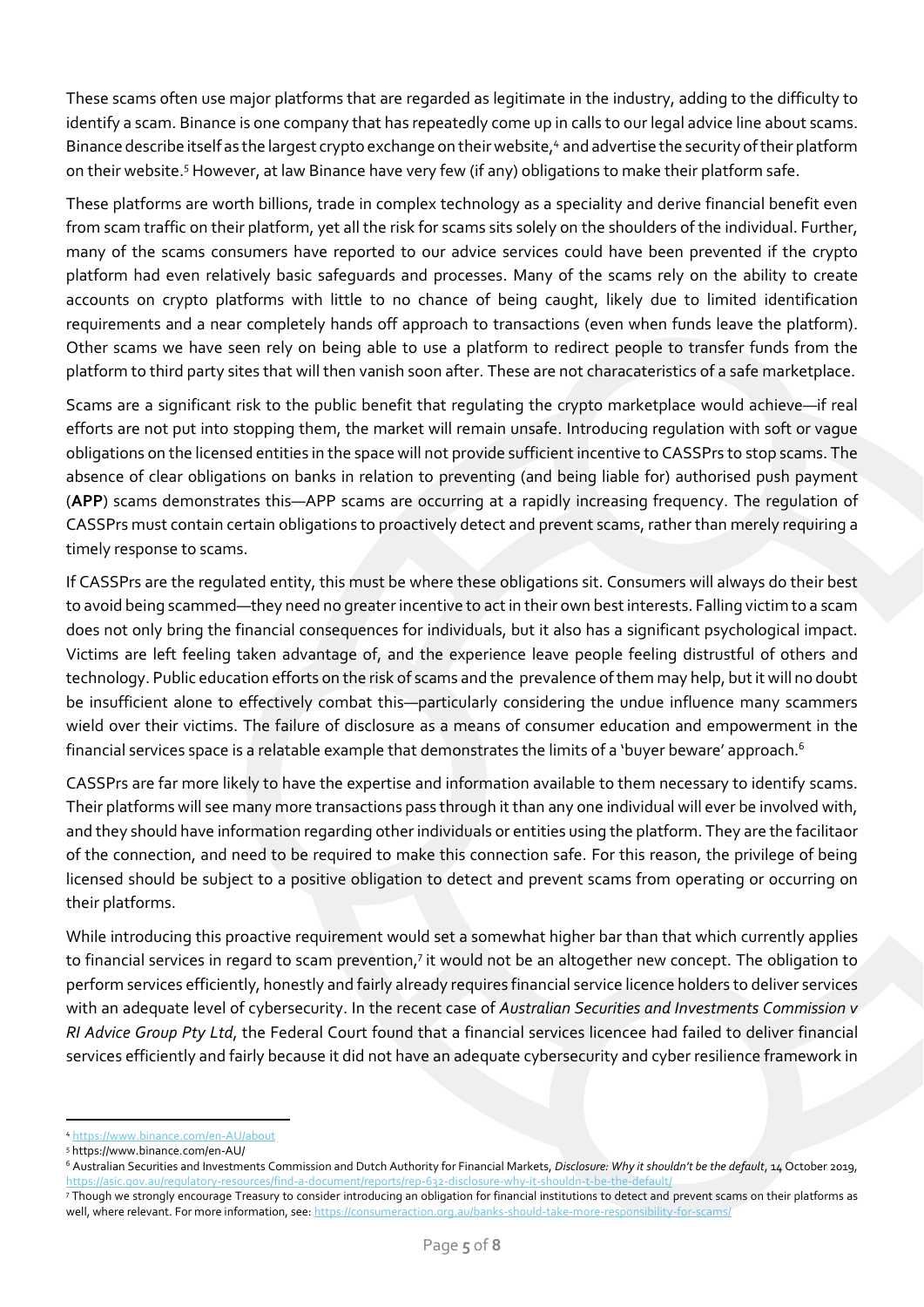place.<sup>8</sup> In that case, a number of cybersecurity incidents had been suffered by the licencee over a number of years. ASIC conducted an investigation which found that the licencee did not have sufficient controls and risk management measures in place to meet the public expectations of how a licencee would efficiently and fairly manage cybersecurity.<sup>9</sup>

The obligations of financial service licencees have also been found by the courts to at times require licencees to proactively intervene to prevent specific transactions where warning signs or red flags are known to them, even if the transaction is initiated by a customer. There has been a recognised duty at common law for bankers to exact a reasonable standard of care to combat fraud and protect bank customers and innocent third parties.<sup>10</sup> The UK High Court's Court of Appeal recently determined that this obligation extends to situations where a transaction is initiated by the customer, should the bank have reasonable grounds to believe that it may result in the funds being misappropriated. <sup>11</sup> There has also been recognition in Australian courts that the duty to follow a customer's direction or mandate to make a transaction may be overridden if the bank is on notice about a potential red flag.<sup>12</sup>

These cases demonstrate that while an explicit obligation to take positive steps to make a platform safe from scams would represent an enhancement in existing protections owed by similar licencees to their customers, it would not be a wholly new concept or without relation to existing conduct obligations. It would also be clearer and easier for consumers, CASSPrs and regulators to understand the extent of existing obligations in this regard.

#### Reimbursement for scam losses

To help make the obligation to detect and prevent scams meaningful, where CASSPrs fail to prevent a scam that takes place on their platforms and their customer suffers a loss as a result, they should be required to reimburse the victims of the scams. Making CASSPrs financially liable for losses will provide sufficient incentive for scam prevention to be treated as a priority.

This approach is already being adopted in mainstream financial markets in the UK, where the payment systems regulator introduced a voluntary Contingent Reimbursement Model (**CRM**) Code for banks in May 2019.Under the CRM Code, signatory banks commit to reimbursing their customers who fall victim to APP scams involving transfers through their banking platform, provided the customer is not grossly negligent.<sup>13</sup> Despite being voluntary, nine banks are signatories to the CRM Code. Further analysis by regulators and legislators on the impact of this in the UK has now led to the recent decision that this reimbursement obligation will be made mandatory for banks in the near future.<sup>14</sup>

The case for delivering the same level of consumer protections in the crypto asset marketplace in Australia is just as strong, if not stronger. The power imbalance between customers and CASSPrs exists in largely the same way as in banking, as does the far greater ability of CASSPrs to identify scams. Considering the technical complexity of some crypto assets and markets, and the vast array of misinformation in the space, it arguably presents an even greater case for requiring more efforts of CASSPrs to prevent scams.

An obligation to reimburse victims of scams would be consistent with the stated behavioural goals for CASSPrs described in the consultation paper as the intent of these obligations (flexible, honest,fair, integrity, competent). The regulation need not prescribe how CASSPrs protect consumers from scams, it would simply require that they

<sup>8</sup> [2022] FCA 496.

<sup>9</sup> Ibid, at [47]-[49]. Further, Rofe J found that the standard expected to meet by the public should be assessed with regard to an expert's understanding of the security (it was not limited by limited public understanding of complex technology or standards).

<sup>10</sup> *Barclays Bank plc v Quincecre Ltd* [1992] 4 All ER 363, at 376.

<sup>11</sup> *Phillipp v Barclays Bank UK plc* [2022] EWCA Civ 318.

<sup>12</sup> See *Territory Sheet Metal v ANZ* [2009] NTSC 31 at [1197 - 1217].

<sup>13</sup> [https://www.lendingstandardsboard.org.uk/wp-content/uploads/2022/03/CRM-Code-LSB-April-2021.pdf,](https://www.lendingstandardsboard.org.uk/wp-content/uploads/2022/03/CRM-Code-LSB-April-2021.pdf) see Principles R1 and R2.

<sup>14</sup> [https://www.gov.uk/government/publications/government-approach-to-authorised-push-payment-scam-reimbursement/government-approach-to](https://www.gov.uk/government/publications/government-approach-to-authorised-push-payment-scam-reimbursement/government-approach-to-authorised-push-payment-scam-reimbursement)[authorised-push-payment-scam-reimbursement](https://www.gov.uk/government/publications/government-approach-to-authorised-push-payment-scam-reimbursement/government-approach-to-authorised-push-payment-scam-reimbursement)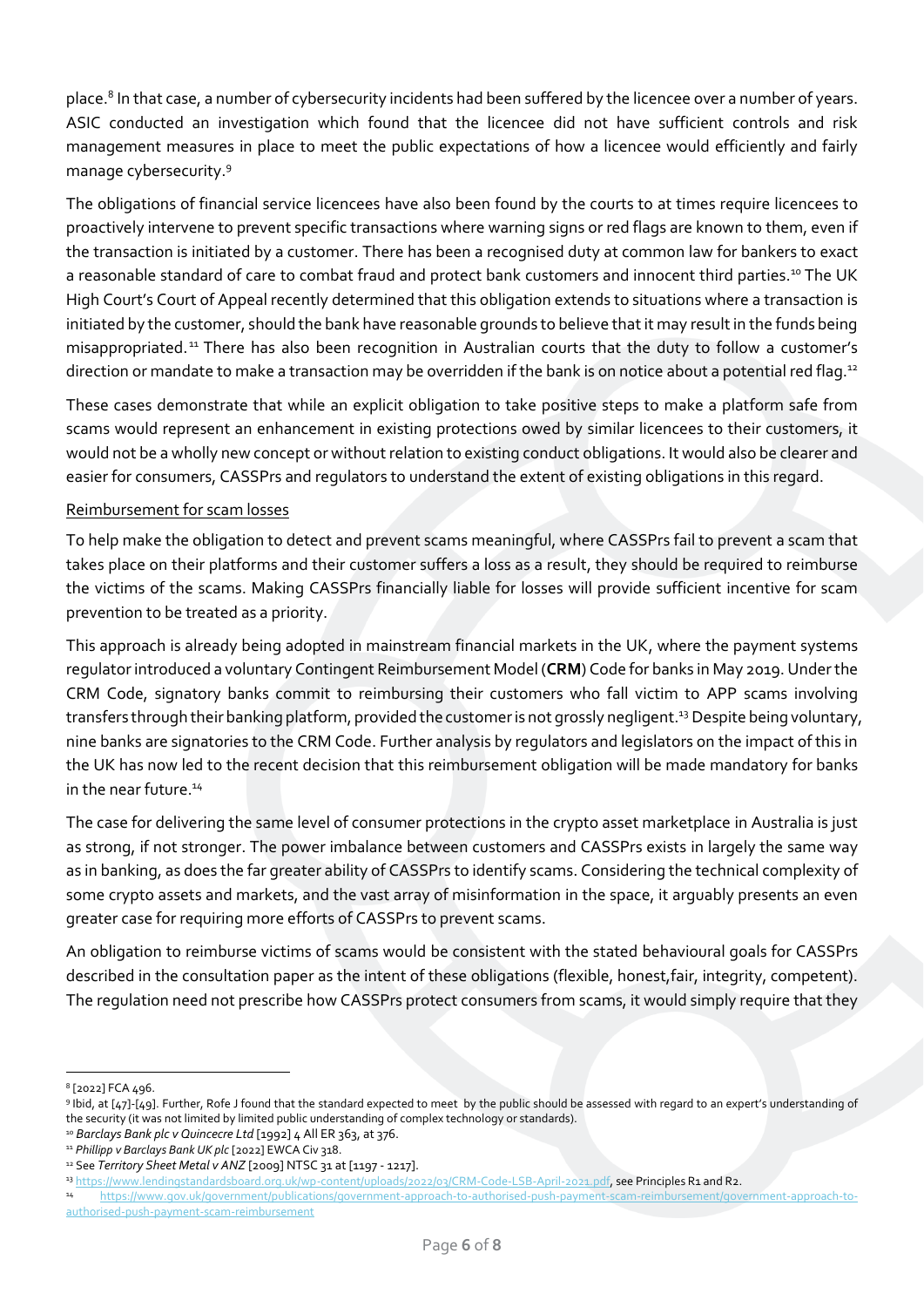do so, or be on the hook for their failure. Regulation of this nature would prompt CASSPrs to more proactively identify high risk transactions and stop them, which is what is needed in this space.

<span id="page-6-1"></span><span id="page-6-0"></span>**RECOMMENDATION 5.** Licenced CASSPrs should be subject to an obligation that requires them to:

- Prevent and detect scams from occurring using their platform; and
- Reimburse people who are victims of scams, where those losses occur through their platform.

### <span id="page-6-2"></span>**Alternative options**

#### **Questions 17 and 25 – self-regulation**

We strongly oppose leaving the crypto industry to develop self-regulation, as proposed by alternative option 2. Self regulation is an insufficient alternative to meaningful laws, and would be an irresponsible policy approach for the Government to take. Regulation exists because there is a need for meaningful protections that are enforced by a body with real powers. Self-regulation can be a useful mechanism for providing additional protection, but it cannot form the basis for oversight of an indstury altogether.

The shortcomings of self-regulation alone are obviously clear from the current operation of the buy now, pay later (**BNPL**) sector. The BNPL Code of practice developed and overseen by the Australian Finance Industry Association contains very few meaningful protections and therefore does little to protect or provide value to consumers. Additionally, the Code's compliance committee received only five complaints to it in its first year of operation,<sup>15</sup> despite the BNPL industry experiencing rapid growth. It is not a legitimate regulatory body. Further, even if the committee did receive many complaints, it has extremely limited powers compared to available under comparable legislation, if it did identify breaches justifying sanctions. Furthermore, the code is voluntary, meaning it has no application whatsoever to many players in the market. The end result is that all independent research suggests BNPL products are causing consumer harm, yet we don't really know the true impact because no regulator has a proper mandate to monitor this.

Politicians and government representatives have also come out and publicly endorsed the BNPL code, effectively amounting to the a similar level of endorsement of the legitimacy of the industry as would be demonstrated by developing regulation. Unfortunately, despite this endorsement, the Code does little for consumers, even if the BNPL provider is a voluntary signatory. Leaving the crypto market to regulate itself would be a similar disaster and would leave a massive loophole in a marketplace recognised by even its greatest supporters to be full of misinformation and risk.

## **Further information**

Please contact Policy Officer **Tom Abourizk** at **Consumer Action Law Centre** on 03 9670 5088 or at [tom.a@consumeraction.org.au](mailto:tom.a@consumeraction.org.au) if you have any questions about this submission.

Yours Sincerely,

**CONSUMER ACTION LAW CENTRE Gerard Brody |** CEO

<sup>15</sup> [https://afia.asn.au/files/galleries/Buy\\_Now\\_Pay\\_Later\\_The\\_First\\_Year\\_of\\_Self\\_Regulation\\_March\\_2022.pdf](https://afia.asn.au/files/galleries/Buy_Now_Pay_Later_The_First_Year_of_Self_Regulation_March_2022.pdf)